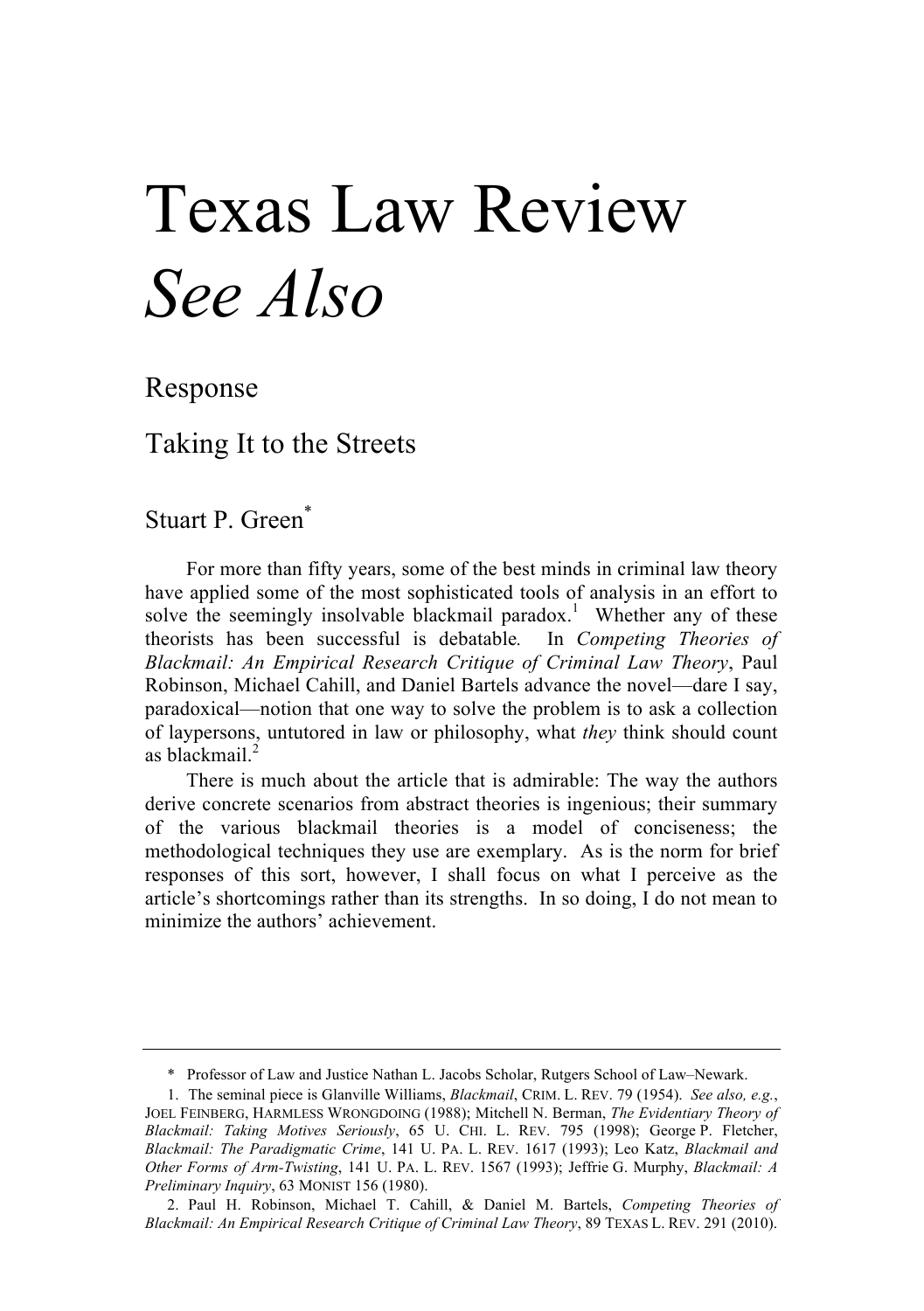## I. The Puzzle of Blackmail

The blackmail paradox is often described, as the authors themselves describe it, as follows:

[Blackmail] criminalizes the threat to do something that would not be criminal if one did it. If your acquaintance is having an affair, it is no crime to tell his wife of his infidelity. However, if you *threaten* to do so unless he pays you \$100, that threat is criminal—even if he would consider it a bargain and quickly accept your offer.<sup>3</sup>

Thus, what makes blackmail supposedly paradoxical is the idea that it should be a crime to make certain kinds of threats, even though the threatened acts themselves are perfectly legal.

Whether a scheme of this sort really is "paradoxical" is unclear, but it is worth noting that it is not unique in our criminal law. As normally defined, blackmail is a form of theft or attempted theft.<sup>4</sup> The offender seeks to obtain property from the victim without his valid consent, and uses a coercive, though otherwise lawful, act to do so.<sup>5</sup> Something closely analogous occurs in the case of false pretenses and fraud, where the offender attempts to obtain property from the defendant by means of a lie or other form of deception—an act that, by itself, is not normally unlawful. $6$  If he is successful in obtaining the property, we call it false pretenses; otherwise, it is attempted false pretenses.<sup>7</sup> And where the crime is fraud, it does not normally matter whether the attempt is successful or unsuccessful; the use of deception itself, as a means to obtain property, is enough to constitute the crime.<sup>8</sup>

Yet, while the otherwise lawful character of the offender's act does not make blackmail unique, there is something puzzling about blackmail that does not occur in the case of fraud or false pretenses. With the latter crimes, we do not distinguish based on the subject matter of the deception. As long as it concerns the quality, adequacy, or price of goods or services, or the nature of the bargain struck, the offender's deception is considered adequate to satisfy the requirements of false pretenses. $9$  With blackmail, by contrast, we do distinguish based on the subject matter of the otherwise lawful threat. Demands for money based on threats to expose embarrassing information are

<sup>3.</sup> *Id.* at 293.

<sup>4.</sup> FEINBERG, *supra* note 1, at 241.

<sup>5.</sup> For the moment, I put to the side, as not being truly blackmail, those cases in which the offender seeks something other than property—say, he threatens to expose the senator's extramarital affair unless the senator votes the way the offender wants him to.

<sup>6.</sup> STUART P. GREEN, LYING, CHEATING, AND STEALING: A MORAL THEORY OF WHITE-COLLAR CRIME 148–60 (2006).

<sup>7.</sup> Stepney v. United States, 443 A.2d 555, 557 (D.C. 1982) ("[T]he elements of the crime of attempted false pretenses . . . are an intent to commit it, the doing of some act towards its commission and the failure to consummate its commission." (internal quotations omitted)).

<sup>8.</sup> 18 U.S.C. § 1341 (2006) (applying to anyone who "devise[s] *or intend[s] to devise* any scheme or artifice to defraud") (emphasis added).

<sup>9.</sup> *See, e.g.*, United States v. Regent Office Supply Co., 421 F.2d 1174 (2d Cir. 1970).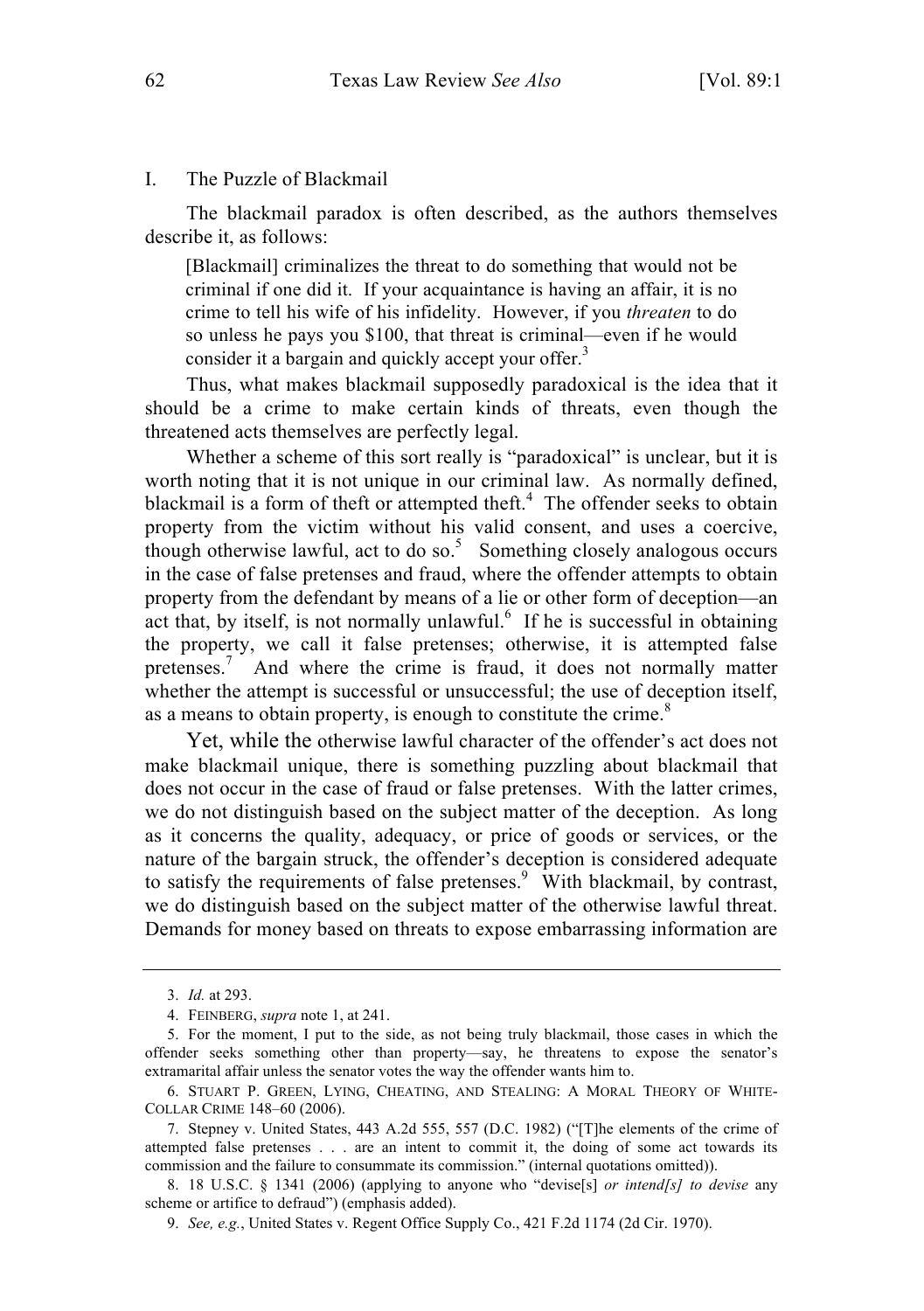2010] Response 63

almost invariably treated as criminal, while demands for money based on threats to file a lawsuit, go out on strike, conduct a boycott, or fire an employee are less commonly treated as such.<sup>10</sup> Thus, the real puzzle of blackmail, in my view, is not "why do we criminalize demands for money based on threats to do acts that are otherwise lawful?," but "why do we criminalize demands for money based on threats to do some kinds of acts that are otherwise lawful, but not others?" The real question that blackmail raises, then, is whether there is any principled way to distinguish between these two different kinds of threats; and it is essentially that question that Robinson, Cahill, and Bartels decide to take to the ordinary man in the street.

II. Why Ask the Man in the Street What He Thinks About the Criminal Law?

Why should criminal law theorists care what laypersons think about various issues in criminal law? As Robinson (along with John Darley) explained in an earlier work:

The criminal justice system's power to stigmatize depends on the legal codes having moral credibility in the community. The law needs to have earned a reputation for accurately representing what violations do and do not deserve moral condemnation from the community's point of view. This reputation will be undercut if liability and punishment rules deviate from a community's shared intuitions of justice.<sup>11</sup>

Thus, in Robinson and Darley's (and, I assume, Cahill's and Bartels's) view, the reason we need to ask people about their views concerning criminal liability and punishment is to determine if our law is in harmony with the community's sense of justice in the way that a healthy system of criminal justice should reflect.

I can think of at least three contexts in which it is useful to have data concerning community views on particular criminal law offenses (no doubt there are others). First, it is useful to know if people believe that a particular paradigmatic act is sufficiently blameworthy to justify criminal sanctions in the first place. For example, we might want to know what percentage of people thinks it should be a crime to use certain kinds of illegal drugs, engage in insider trading of stocks, or illegally download music and movies from the Internet. If we found that some high percentage of people believe that conduct of these sorts was not worthy of criminalization, that would not necessarily be a sufficient reason to decriminalize, but it should at least give us reason to pause before pressing on with criminalization.

<sup>10.</sup> GREEN, *supra* note 6, at 224–33; *see also* Stuart P. Green, *Theft by Coercion: Extortion, Blackmail, and Hard Bargaining*, 44 WASHBURN L.J. 553, 556–57 (2005) (explaining that the narrow "American" definition of blackmail generally includes only informational blackmail).

<sup>11.</sup> Paul H. Robinson & John M. Darley, *Intuitions of Justice: Implications for Criminal Law and Justice Policy*, 81 S. CAL. L. REV. 1, 21 (2007).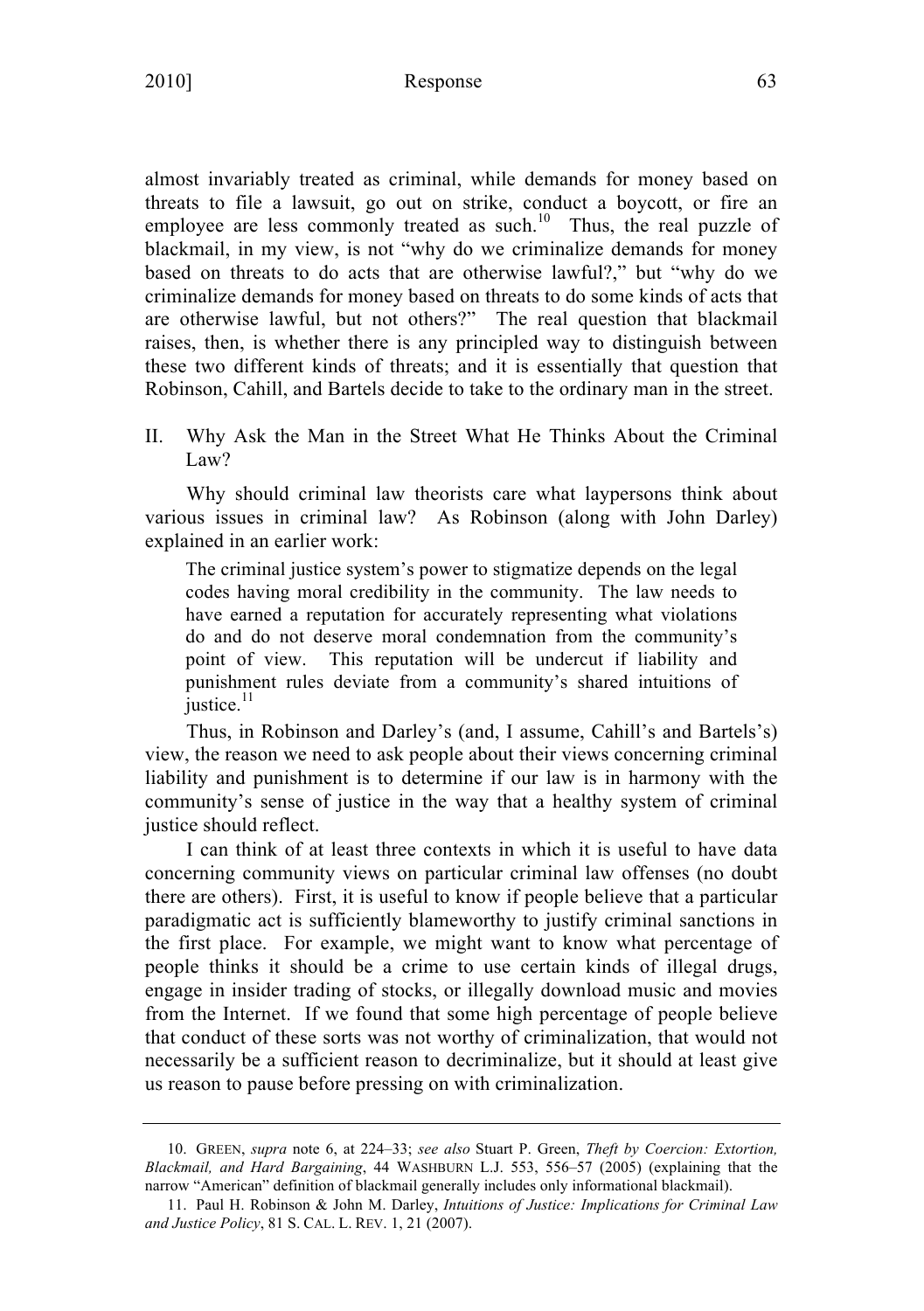Second, there are cases in which there is widespread agreement about the appropriateness of criminalizing the paradigmatic case of a given crime, but a lack of consensus about what we might call outlying cases. For example, as my collaborator, social psychologist Matthew Kugler, and I found in a currently in-progress empirical study of community attitudes regarding white-collar offenses, almost everyone agrees that it should be a crime for a congressman to agree to vote for a particular piece of legislation in return for accepting a bag of cash (the paradigmatic case of bribery), but many fewer people think that it should be a crime for a congressman to agree to vote for such legislation in return for accepting, say, a political endorsement in the next election (which we took to be an outlying case).<sup>12</sup>

Finally, there are cases in which we want to know how severely people think some putatively criminal conduct should be punished in comparison to other crimes. Sometimes we are interested in knowing how the core case should be punished in comparison with outlying cases. Other times, we want to know how severely core or outlying cases should be punished in comparison with unrelated forms of criminality. Thus, in an earlier empirical study, Kugler and I found that a scenario involving a core case of informational blackmail was viewed by the public as *more* blameworthy and deserving of more punishment, than larceny, embezzlement, passing a bad check, false pretenses, failing to return lost or misdelivered property, and receiving stolen property; and *less* blameworthy and deserving of less punishment than simple robbery, armed robbery, burglary, and extortion.<sup>13</sup>

The study by Robinson, Cahill, and Bartels offers valuable data concerning all three of these issues. First, it unsurprisingly confirms previous findings that most people view the core case of informational blackmail as blameworthy and worthy of criminalization. Second, it offers a rich trove of data on how the public views the criminalization of a wide range of "outlying" conduct that does not constitute informational blackmail per se but bears some family resemblance to it. In some cases, the authors have changed the form of the demand. Instead of asking for money, the offender demands that the victim: give up drinking, withdraw his application to the police academy, cut down an offending tree, admit his guilt for a crime he committed, or pay money to a bank. In at least two other cases, they have altered the form of the threat. Instead of threatening to expose embarrassing information about the victim, the offender threatens to file a lawsuit against him or have a bank foreclose on his loan. Finally, the authors have compiled valuable information not just about whether the public thinks these acts

<sup>12.</sup> Stuart P. Green & Matthew Kugler, Law & Contemp. Probs. (unpublished manuscript) (on file with author).

<sup>13.</sup> Stuart P. Green & Matthew B. Kugler, *Community Perceptions of Theft Seriousness: A Challenge to Model Penal Code and English Theft Act Consolidation*, 7 J. EMPIRICAL LEGAL STUD. 511, 527 tbl. 1 (2010).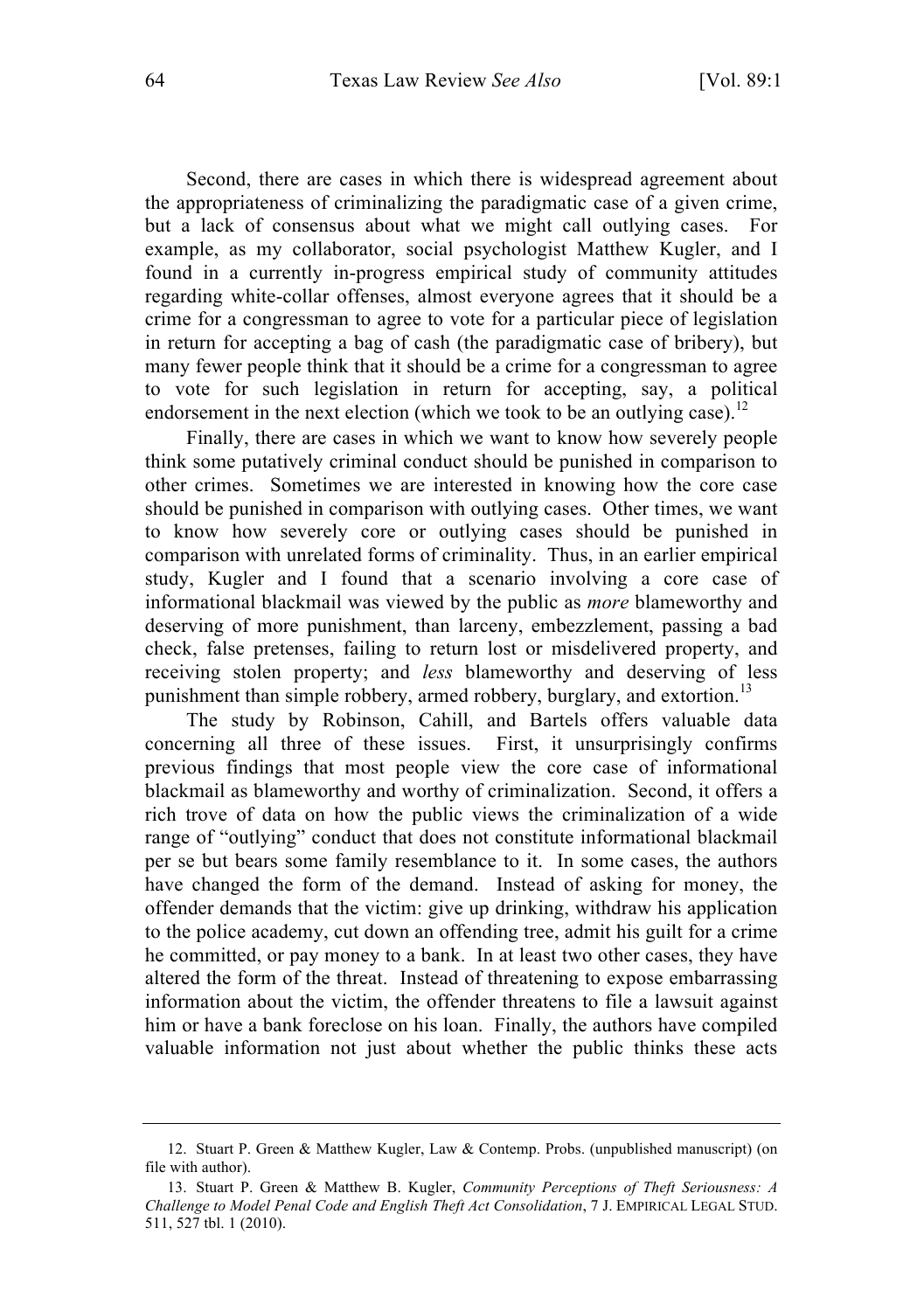# 2010] Response 65

should or should not be criminalized, but also about how they think these acts should be punished relative to each other.

At the risk of criticizing the authors for not writing the article that *I* would have written if I had had the clever idea to do a study of this sort, I probably would have asked subjects what they thought about a different set of blackmail-related scenarios. First, my inclination would have been to rely more on scenarios drawn from puzzling real-world cases in which prosecutors or courts have suggested that blackmail has been committed where an offender demanded money or property based not on a threat to disclose embarrassing information, but rather on a threat to: (1) inflict political damage or withhold political support;<sup>14</sup> (2) withhold found property from its rightful owner;<sup>15</sup> (3) engage in a union work stoppage;<sup>16</sup> (4) take over a company unless its stock is bought at a premium price;<sup>17</sup> (5) fire, or fail to hire, an employee;<sup>18</sup> or (6) file a frivolous lawsuit.<sup>19</sup>

Second, I probably would have stuck with cases in which what was demanded of the victim was that he hand over money or property, rather than that he do something else (such as give up drinking, withdraw an application to the police academy, or cut down an offending tree), since demands for things other than money or property do not constitute theft (or attempted

16. *See, e.g.*, United States v. Clemente, 640 F.2d 1069, 1072 (2d Cir. 1981) (upholding the conviction of defendants who exerted control over a longshoreman's union, allegedly keeping laborers from unloading cargo ships unless the shipping companies paid the amounts demanded).

17. *See, e.g.*, Viacom Int'l Inc. v. Icahn, 747 F. Supp. 205, 211 (S.D.N.Y. 1990) (examining a Hobbes Act extortion case in which the defendant firm allegedly threatened a takeover of the plaintiff firm if plaintiff did not buy defendant's shares at a specified price).

18. *See, e.g.*, United States v. Capo, 817 F.2d 947, 950 (2d Cir. 1987) (holding that a job-selling scheme did not constitute extortion under the Hobbs Act where the plaintiffs could not prove that the victims "reasonably feared that the defendant could and would impede his chances of getting a Kodak job").

19. *See, e.g.*, State v. Rendelman, 947 A.2d 546 (Md. 2008) (affirming that the threat to pursue legal action if a settlement payment is not made is not extortion by "wrongful threat" under Maryland statute, even if made in bad faith).

Whether each of the scenarios described in notes 14–19 should be treated as a crime is discussed in GREEN, *supra* note 6, at 224–34.

At the very least, I would have wanted to ask the public what it thought about some of the provisions contained in the Model Penal Code's unusually broadly defined blackmail provision, which makes it a crime to "obtain<sup>[]</sup> property of another by threatening" not only to "expose any secret tending to subject any person to hatred, contempt or ridicule," but also, *inter alia*, to (1) "take or withhold action as an official, or cause an official to take or withhold action"; (2) "bring about or continue a strike, boycott or other collective unofficial action"; (3) "testify or provide information or withhold testimony or information with respect to another's legal claim or defense"; or (4) "inflict any other harm which would not benefit the actor." MODEL PENAL CODE AND COMMENTARIES § 223.4 (1980).

<sup>14.</sup> *See, e.g.*, Andy Newman, *Case Turns on Whether Usual Politics is a Felony*, N.Y. TIMES, Nov. 19, 2003, at B1 (reporting controversy regarding a case in which two Democratic party leaders were alleged to have threatened to take party support away from civil court judge candidates unless the candidates came up with sufficient money).

<sup>15.</sup> *See, e.g.*, United States v. Taglione, 546 F.2d 194, 196 (5th Cir. 1977) (reversing the conviction of a defendant who refused to return \$100,000 in found receipts unless the rightful owner paid him a \$25,000 "finder's fee").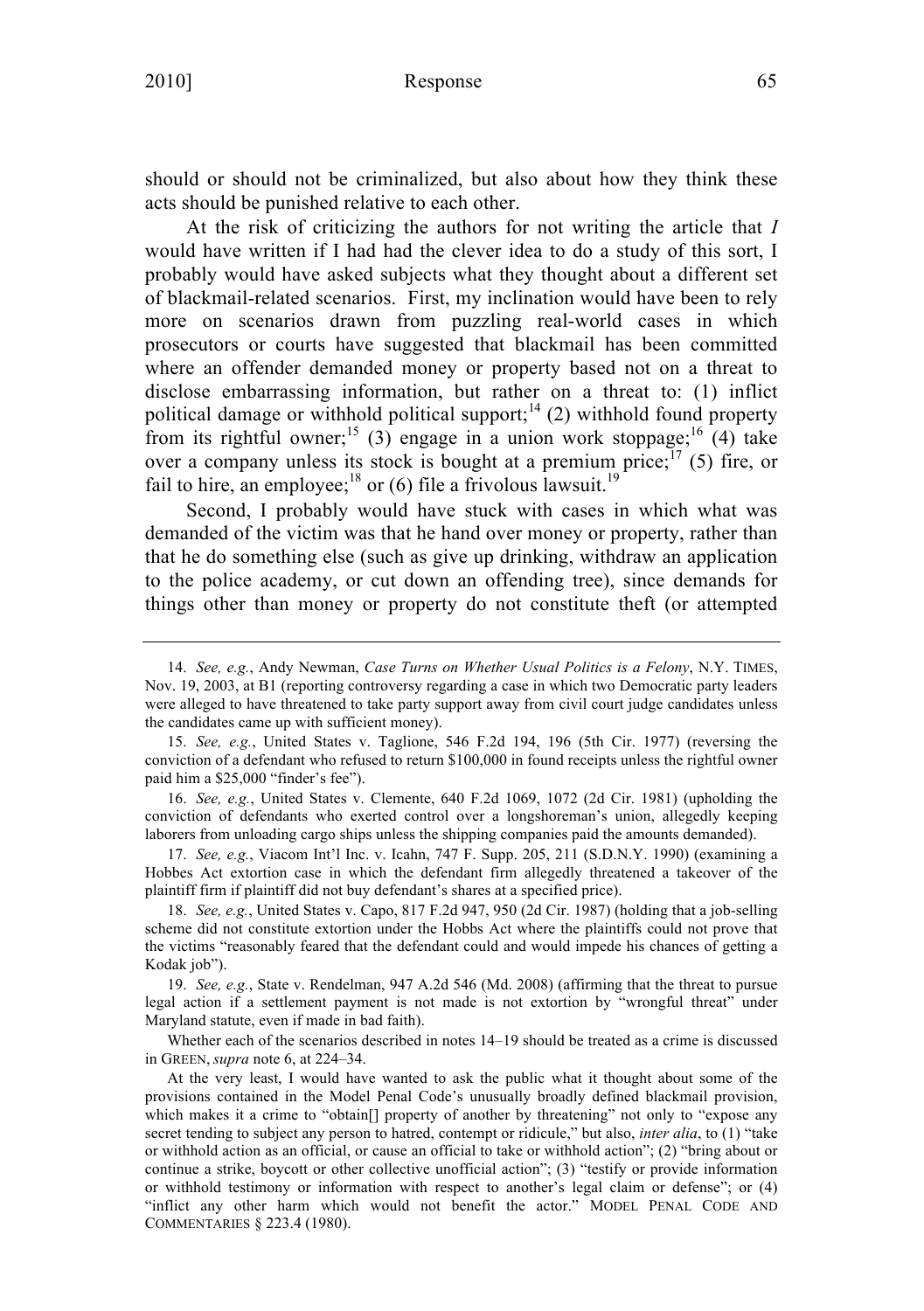theft) and, therefore, from my perspective, are fairly far afield from the paradigmatic case of blackmail. Despite these quibbles, however, I genuinely believe that the data gathered should be of real use to any future criminal codifiers who are interested in how the public views the blameworthiness and punishability of a number of interesting blackmailrelated acts.

### III. Empirical Evidence as a Means of Explaining the Paradox

Of course, the authors are not interested merely in obtaining data on the public's views of a random collection of blackmail-related conduct. The scenarios they use were formulated, obviously with great care, to reflect a range of prominent theorists' views about why we are justified in treating blackmail as a crime. And, indeed, the effort to translate abstract theory into concrete scenarios seems to me the most impressive achievement of the article. My sense that they mostly got things right in this regard is strengthened by various footnotes suggesting that several of the original theorists themselves essentially "signed off" on the accuracy of the scenarios.<sup>20</sup>

Nevertheless, I am skeptical about two important aspects of this endeavor. First, I am doubtful that the blackmail theorists cited really were, as the authors claim, attempting to devise a theory that would "accord with" or "predict" or "reflect" "widely shared moral intuitions" on these issues.<sup>21</sup> So far as I can tell, the main purpose of such theorizing was to formulate a critical theory that explains why the core case of informational blackmail should be treated as a crime. While some theorists might well be pleased to learn that the public's views of what should count as blackmail are consistent with their own. I see very little textual evidence to suggest that this was prominent in their minds. Indeed, the literature on blackmail is in some respects the epitome of ivory-tower criminal-law theorizing: dense, highly abstract analysis concerning a rarely committed or prosecuted crime, written by a small circle of philosophically inclined writers, largely referencing each other. I doubt many of these theorists, presented with evidence that the public holds a view different from their own, would be inclined to give up on their carefully crafted theories. Few theorists that I know of are so populist in their approach.

<sup>20.</sup> *See, e.g.*, Robinson, Cahill & Bartels, *supra* note 2, at 324 nn.104–05 (citing e-mails from Mitchell Berman and Leo Katz commenting on aspects of Scenario 10); *id.* at 329 n.124 (noting that James Lindgren has discussed the precise situation posed in Scenario 5 in one of his works).

<sup>21.</sup> *See id.* at 349 ("The intellectual paradox of blackmail has given rise to a host of explanatory theories, most rooted in an effort to reflect and justify shared moral intuitions . . . ."); *id.* at 294 ("It is typical for such theories to defend their moral judgments or assertions by relying on the claim that a stated moral position accords with widely shared moral intuitions."); *id.* at 322 ("Each theory predicts a different pattern of criminalization results for the eleven scenarios . . . ."); *id.* at 349 (noting that the study results reveal that none of the theories studied "accord with popular intuitions as well as the Model Penal Code").